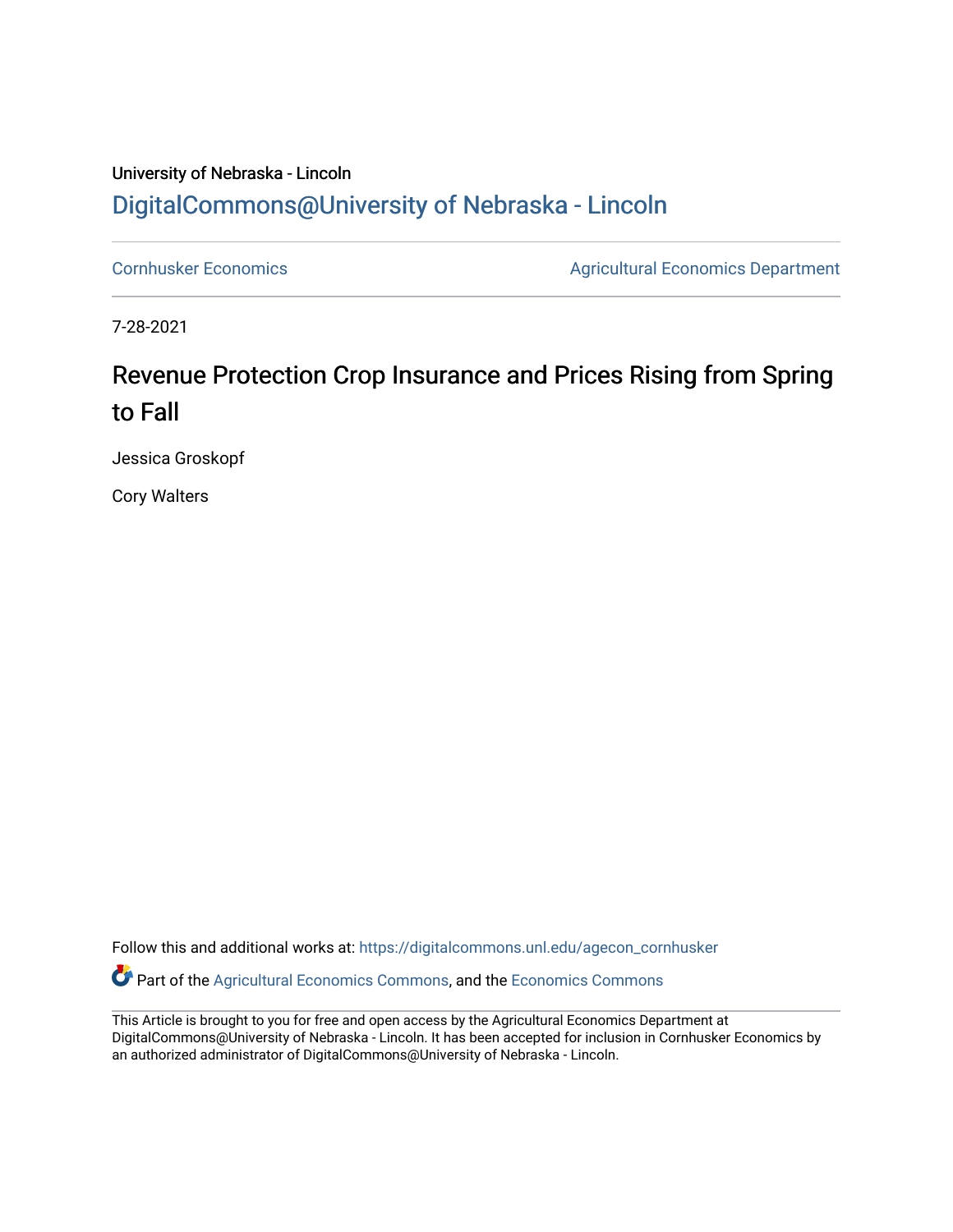

agecon.unl.edu/cornhuskereconomics

## Cornhusker Economics

## Revenue Protection Crop Insurance and Prices Rising from Spring to Fall

Storm damage has been felt by many Nebraska farmers this growing season. Crop insurance is a useful tool to help farmers mitigate production losses coming from storm damage. However, given current price trends, the amount of support producers will receive cannot yet be determined. This article will review how revenue protection crop insurance works when prices rise from the spring to the fall.

First, producers who have experienced losses or think a loss may have been experienced due to adverse weather should immediately contact their crop insurance agent. Farmers affected by storms need to continue to manage their fields as if it will produce a crop. Failure to do so may negate individual crop insurance coverage. Producers must receive written permission from the insurance company to replant, abandon, or destroy a crop.

Revenue protection (RP) crop insurance policies are the predominant type of insurance purchased by Nebraska farmers. RP policies use both a price and yield to determine if a loss (indemnity) exists. Producer-selected coverage level is also important to consider. Farmers can select coverage levels from 50% to 80%, in 5% increments. Lower selected coverage levels come with a lower premium and require a larger loss to trigger indemnity payments.

RP policies use futures markets to determine the price portion of the revenue calculation. Price information is collected twice. The "projected price," is collected before planting, followed by "harvest price," which happens around harvest. These prices are used to calculate the "revenue guarantee" and the "revenue to count," which are both important components in determining whether an indemnity will be paid. The yield portion of the revenue calculation comes from the individual Actual Production History (APH) database and the actual production

for the year. If an APH does not exist, then county yields are used.

The revenue guarantee is the APH, multiplied by the producer's selected coverage level and the projected price. Under a RP policy, if the harvest price is higher than the projected price, the revenue guarantee is recalculated using the harvest price. Revenue to count is calculated by multiplying the harvest price by the actual yield of the farm. Crop insurance indemnity payments are made if the revenue to count falls below the revenue guarantee.

- Revenue Guarantee = APH X Coverage Level X MAX (Projected Price OR Harvest Price)
- Revenue to Count  $=$  Harvest Price X Actual Yield
- Crop Insurance Indemnity Payment<sup>1</sup> = Revenue Guarantee – Revenue to Count
- Net gain to producer from insurance participation = indemnity payment - premium

Corn prices for RP are based on the Chicago Board of Trade December corn futures contract (ZCZ21). Soybean prices are based on the Chicago Board of Trade November soybean futures contract (ZSX21). The projected price is the average of the contract for the month of February. For 2021, the projected price for corn is \$4.58 per bushel and for soybeans is \$11.87 per bushel. The harvest price is the average of the futures contract for the month of October.

A lot can happen between the determination of the projected price and the harvest price. We will walk

\_\_\_\_\_\_\_\_\_\_\_\_\_\_\_\_\_\_



 $1$  if revenue guarantee  $>$  revenue to count